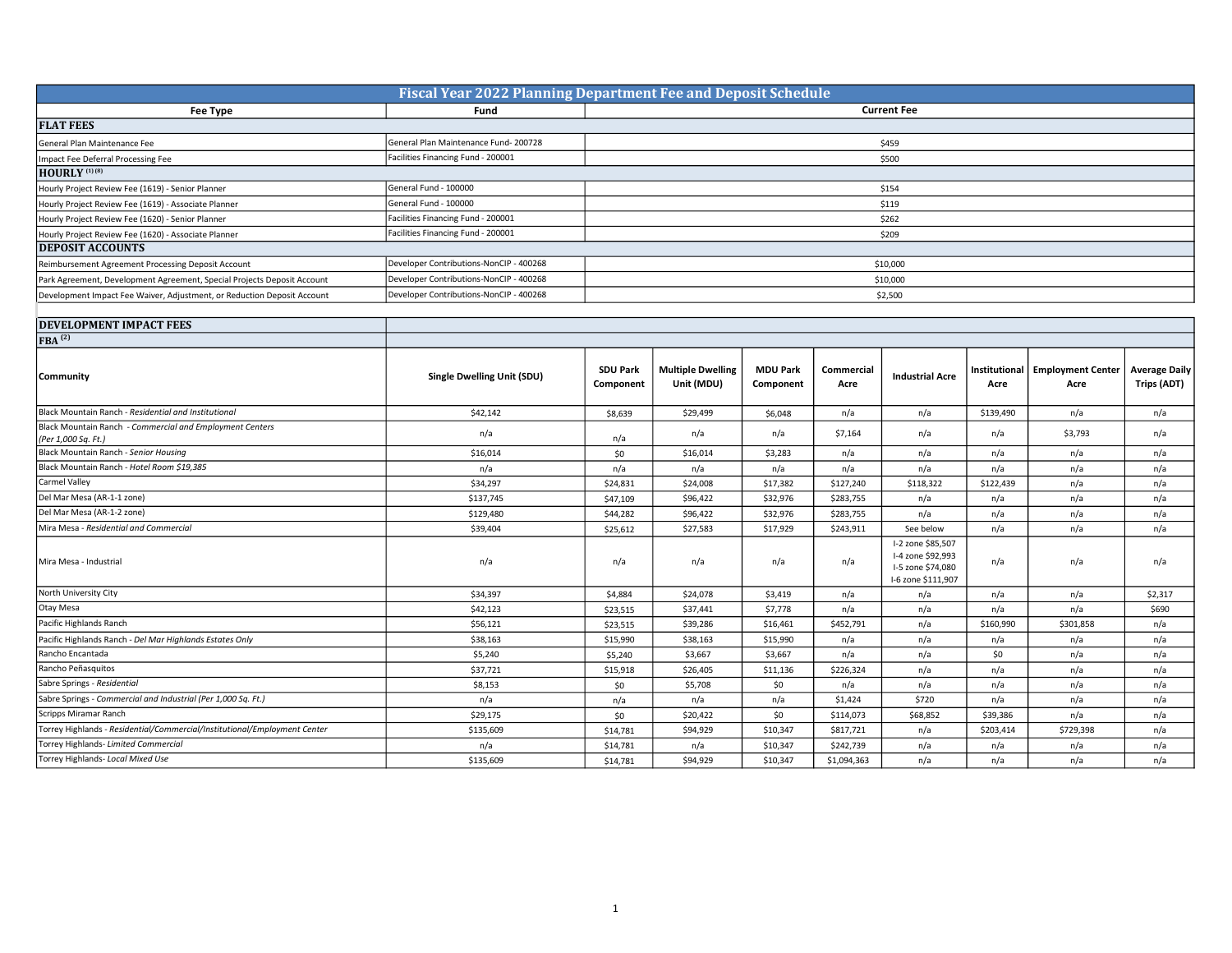| DIF <sup>(3)</sup>                                                                |                                                                      |          |         |         |                      |                       |                       |
|-----------------------------------------------------------------------------------|----------------------------------------------------------------------|----------|---------|---------|----------------------|-----------------------|-----------------------|
| Community                                                                         | <b>Residential Development</b><br><b>Non-Residential Development</b> |          |         |         |                      |                       |                       |
|                                                                                   | Transportation                                                       | Park     | Library | Fire    | Per Dwelling<br>Unit | Transportation \$/ADT | Fire \$/1,000 Sq. Ft. |
| Barrio Logan                                                                      | \$1,143                                                              | \$12,017 | \$390   | \$567   | \$14,117             | \$164                 | \$567                 |
| <b>Clairemont Mesa</b>                                                            | \$362                                                                | \$3,880  | \$904   | \$130   | \$5,277              | \$52                  | \$130                 |
| College Area                                                                      | \$2,208                                                              | \$11,898 | \$858   | \$561   | \$15,526             | \$316                 | \$561                 |
| Downtown <sup>4</sup>                                                             | \$1,416                                                              | \$5,891  | \$0     | \$1,252 | \$8,560              | \$354                 | \$2,879               |
| Encanto Neighborhoods                                                             | \$2,201                                                              | \$7,243  | \$40    | \$474   | \$9,958              | \$314                 | \$474                 |
| Golden Hill                                                                       | \$1,768                                                              | \$11,715 | \$0     | \$274   | \$13,758             | \$253                 | \$274                 |
| Kearny Mesa                                                                       | \$533                                                                | \$8,217  | \$516   | \$82    | \$9,348              | \$76                  | \$82                  |
| La Jolla                                                                          | \$972                                                                | \$4,425  | \$363   | \$184   | \$5,944              | \$212                 | \$184                 |
| Linda Vista (Per 1,500 Sq. Ft. for Non-Residential Fire Component) <sup>5,6</sup> | \$852                                                                | \$764    | \$365   | \$233   | \$2,215              | \$122                 | \$346                 |
| Mid-City                                                                          | \$625                                                                | \$12,147 | \$402   | \$289   | \$13,463             | \$89                  | \$289                 |
| Midway-Pacific Highway                                                            | \$3,785                                                              | \$3,778  | \$0     | \$166   | \$7,730              | \$541                 | \$166                 |
| <b>Mission Beach</b>                                                              | \$3,699                                                              | \$0      | \$0     | \$0     | \$3,699              | \$529                 | \$0                   |
| <b>Mission Valley</b>                                                             | \$3,145                                                              | \$7,478  | \$0     | \$133   | \$10,756             | \$152                 | \$133                 |
| Navajo                                                                            | \$3,302                                                              | \$3,526  | \$1,028 | \$133   | \$7,991              | \$472                 | \$133                 |
| North Park                                                                        | \$760                                                                | \$5,936  | \$428   | \$78    | \$7,203              | \$109                 | \$78                  |
| Ocean Beach                                                                       | \$880                                                                | \$5,952  | \$805   | \$421   | \$8,059              | \$125                 | \$421                 |
| Old Town San Diego                                                                | \$1,924                                                              | \$1,835  | \$0     | \$454   | \$4,214              | \$275                 | \$455                 |
| Otay Mesa-Nestor                                                                  | \$902                                                                | \$12,349 | \$240   | \$501   | \$13,992             | \$128                 | \$501                 |
| Pacific Beach                                                                     | \$398                                                                | \$2,250  | \$213   | \$149   | \$3,011              | \$57                  | \$149                 |
| Peninsula                                                                         | \$1,527                                                              | \$2,437  | \$0     | \$156   | \$4,122              | \$218                 | \$156                 |
| Rancho Bernardo                                                                   | \$1,370                                                              | \$854    | \$677   | \$19    | \$2,922              | \$196                 | \$19                  |
| San Pasqual-Single Dwelling Unit                                                  | \$2,083                                                              | \$0      | \$0     | \$0     | \$2,083              | \$208                 | \$0                   |
| San Pasqual-Multiple Dwelling Unit                                                | \$1,458                                                              | \$0      | \$0     | \$0     | \$1,459              | \$208                 | \$0                   |
| San Ysidro                                                                        | \$1,463                                                              | \$9,248  | \$280   | \$96    | \$11,087             | \$208                 | \$96                  |
| Serra Mesa                                                                        | \$1,960                                                              | \$4,899  | \$491   | \$728   | \$8,078              | \$280                 | \$728                 |
| Skyline/Paradise Hills                                                            | \$1,065                                                              | \$4,589  | \$1,042 | \$285   | \$6,982              | \$153                 | \$285                 |
| Southeastern San Diego                                                            | \$994                                                                | \$8,966  | \$10    | \$54    | \$10,025             | \$142                 | \$54                  |
| South University City (Per ADT for Non-Residential)                               | \$256                                                                | \$616    | \$721   | \$734   | \$2,328              | \$37                  | \$105                 |
| Tierrasanta                                                                       | \$13,278                                                             | \$3,058  | \$889   | \$779   | \$18,005             | \$1,897               | \$779                 |
| <b>Torrey Pines</b>                                                               | \$575                                                                | \$10,640 | \$0     | \$0     | \$11,216             | \$83                  | \$0                   |
| Uptown                                                                            | \$1,108                                                              | \$10,723 | \$267   | \$107   | \$12,206             | \$159                 | \$107                 |
| Via de la Valle                                                                   | \$0                                                                  | \$0      | \$0     | \$0     | \$3,964              | \$0                   | \$0                   |
|                                                                                   |                                                                      |          |         |         |                      |                       |                       |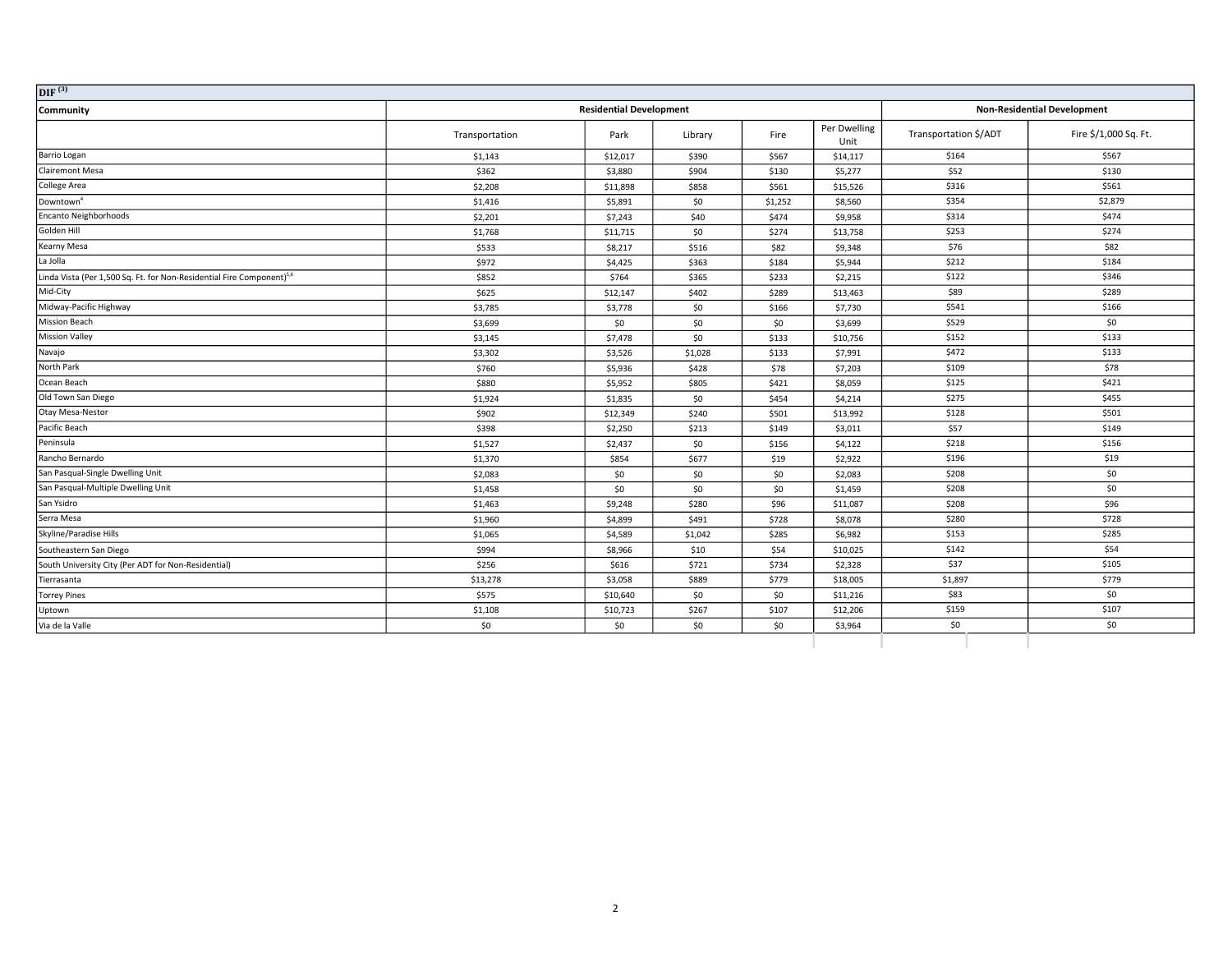# Citywide Park DIF

Effective October 12, 2021, the Citywide Park DIF will replace the DIF Park Component for residential developments at building permit issuance, except in the instance where the Citywide Park DIF would result in an increase from any other applicable park component of a DIF until June 30, 2022.

| Citywide Park DIF Program Reductions                    |                           | $2,201 - 2,250$ | \$16,730 |
|---------------------------------------------------------|---------------------------|-----------------|----------|
| Program                                                 | <b>Park DIF Reduction</b> | $2,151 - 2,200$ | \$16,550 |
| Project Located in a TPA                                | 25.0%                     | $2,101 - 2,150$ | \$16,370 |
| 55 Year Covenant Restricted Affordable Unit ≤ 80% AMI   | 25.0%                     | $2,051 - 2,100$ | \$16,190 |
| 55 Year Covenant Restricted Affordable Unit 81-120% AMI | 20.0%                     | $2,001 - 2,050$ | \$15,830 |
| Leed Platium or Living Building Challenge               | 5.0%                      | $1,951 - 2,000$ | \$15,651 |
| Voluntary Accessibility Program                         | 2.5%                      | $1,901 - 1,950$ | \$15,471 |

| <b>Single Dwelling Unit</b>           |          |  |  |  |
|---------------------------------------|----------|--|--|--|
| <b>Dwelling Unit Size (sf)</b>        | Park DIF |  |  |  |
| ≥2,501                                | \$17,989 |  |  |  |
| $2450 - 2500$                         | \$17,809 |  |  |  |
| $2,401 - 2,450$                       | \$17,629 |  |  |  |
| $2,351 - 2,400$                       | \$17,449 |  |  |  |
| $2,301 - 2,350$                       | \$17,270 |  |  |  |
| $2,251 - 2,300$                       | \$16,910 |  |  |  |
| $2,201 - 2,250$                       | \$16,730 |  |  |  |
| $2,151 - 2,200$                       | \$16,550 |  |  |  |
| $2,101 - 2,150$                       | \$16,370 |  |  |  |
| $2,051 - 2,100$                       | \$16,190 |  |  |  |
| $2,001 - 2,050$                       | \$15,830 |  |  |  |
| $1,951 - 2,000$                       | \$15,651 |  |  |  |
| $1,901 - 1,950$                       | \$15,471 |  |  |  |
| $1,851 - 1,900$                       | \$15,291 |  |  |  |
| $1,801 - 1,850$                       | \$14,931 |  |  |  |
| $1,751 - 1,800$                       | \$14,751 |  |  |  |
| $1,701 - 1,750$                       | \$14,571 |  |  |  |
| $1,651 - 1,700$                       | \$14,391 |  |  |  |
| $1,601 - 1,650$                       | \$14,211 |  |  |  |
| $1,551 - 1,600$                       | \$13,852 |  |  |  |
| $1,501 - 1,550$                       | \$13,672 |  |  |  |
| $1,451 - 1,500$                       | \$13,492 |  |  |  |
| $1,401 - 1,450$                       | \$13,312 |  |  |  |
| $1,351 - 1,400$                       | \$12,952 |  |  |  |
| $1,301 - 1,350$                       | \$12,772 |  |  |  |
|                                       |          |  |  |  |
| <b>Group Quarters Housing Project</b> |          |  |  |  |

Per Bed Park DIF  $-$  \$5,291

| <b>Multi Dwelling Unit</b>     |          |  |
|--------------------------------|----------|--|
| <b>Dwelling Unit Size (sf)</b> | Park DIF |  |
| $\geq 1,301$                   | \$13,968 |  |
| $1,251 - 1,300$                | \$13,828 |  |
| $1,201 - 1,250$                | \$13,549 |  |
| $1,151 - 1,200$                | \$13,130 |  |
| $1,101 - 1,150$                | \$12,851 |  |
| $1,051 - 1,100$                | \$12,571 |  |
| $1,001 - 1,050$                | \$12,152 |  |
| $951 - 1,000$                  | \$11,873 |  |
| $901 - 950$                    | \$11,593 |  |
| $851 - 900$                    | \$11,174 |  |
| $801 - 850$                    | \$10,895 |  |
| $751 - 800$                    | \$10,616 |  |
| $701 - 750$                    | \$10,197 |  |
| $651 - 700$                    | \$9,917  |  |
| $601 - 650$                    | \$9,638  |  |
| $551 - 600$                    | \$9,219  |  |
| $501 - 550$                    | \$8,940  |  |
| $\leq 500$                     | \$8,800  |  |

| <b>Senior Housing</b>               |          |  |
|-------------------------------------|----------|--|
| Dwelling Unit Size (sf)<br>Park DIF |          |  |
| $\geq 701$                          | \$10,106 |  |
| $651 - 700$                         | \$9,917  |  |
| $601 - 650$                         | \$9,638  |  |
| $551 - 600$                         | \$9,219  |  |
| $501 - 550$                         | \$8,940  |  |
| $\leq 500$                          | \$8,800  |  |

| ×<br>i<br>×<br>۰. |  |
|-------------------|--|